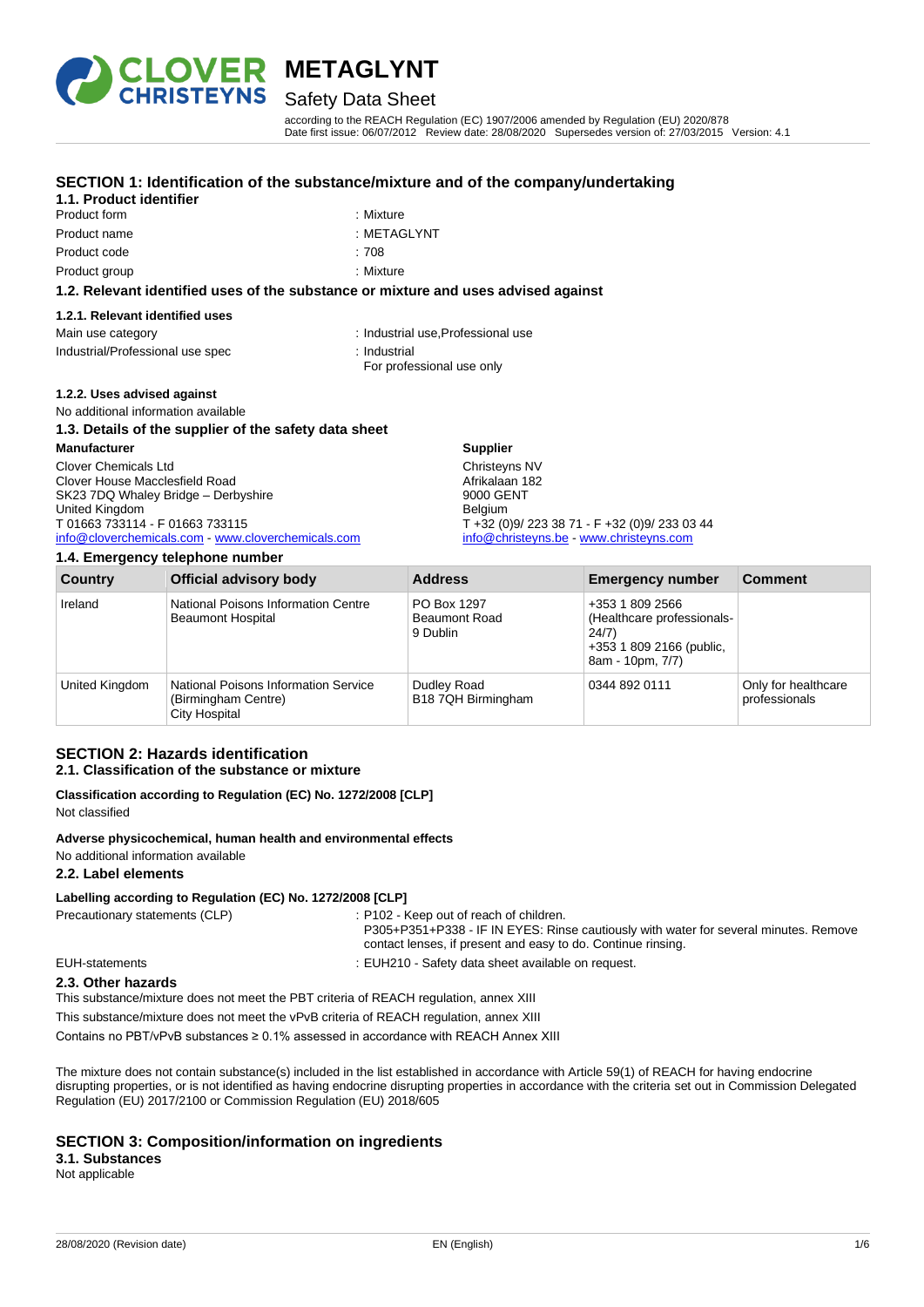# Safety Data Sheet

according to the REACH Regulation (EC) 1907/2006 amended by Regulation (EU) 2020/878

# **3.2. Mixtures**

| <b>Name</b>                               | <b>Product identifier</b>                                               | $\%$      | <b>Classification according to</b><br><b>Regulation (EC) No. 1272/2008</b><br>[CLP] |
|-------------------------------------------|-------------------------------------------------------------------------|-----------|-------------------------------------------------------------------------------------|
| Premium White Spirit / Odourless Kerosine | CAS-no: 64742-47-8<br>Einecs nr: 265-149-8<br>EG annex nr: 649-422-00-2 | $10 - 30$ | Asp. Tox. 1, H304                                                                   |

Full text of H- and EUH-statements: see section 16

# **SECTION 4: First aid measures**

| 4.1. Description of first aid measures                                                                                                    |                                                                                                                                                                          |
|-------------------------------------------------------------------------------------------------------------------------------------------|--------------------------------------------------------------------------------------------------------------------------------------------------------------------------|
| General advice                                                                                                                            | : Never give anything by mouth to an unconscious person. If you feel unwell, seek medical<br>advice (show the label where possible).                                     |
| Inhalation                                                                                                                                | : Allow affected person to breathe fresh air. Allow the victim to rest.                                                                                                  |
| Skin contact                                                                                                                              | : Remove affected clothing and wash all exposed skin area with mild soap and water,<br>followed by warm water rinse.                                                     |
| Eye contact                                                                                                                               | : Rinse immediately with plenty of water. Obtain medical attention if pain, blinking or redness<br>persists.                                                             |
| Ingestion                                                                                                                                 | : Rinse mouth. Do NOT induce vomiting. Obtain emergency medical attention.                                                                                               |
| 4.2. Most important symptoms and effects, both acute and delayed                                                                          |                                                                                                                                                                          |
| Acute effects eyes                                                                                                                        | : May cause eye irritation. Redness.                                                                                                                                     |
| 4.3. Indication of any immediate medical attention and special treatment needed<br>No additional information available                    |                                                                                                                                                                          |
| <b>SECTION 5: Firefighting measures</b><br>5.1. Extinguishing media                                                                       |                                                                                                                                                                          |
| Suitable extinguishing media                                                                                                              | : Water.                                                                                                                                                                 |
| 5.2. Special hazards arising from the substance or mixture<br>Hazardous decomposition products in case of fire                            | : Toxic fumes may be released. Carbon dioxide. Carbon monoxide.                                                                                                          |
| 5.3. Advice for firefighters                                                                                                              |                                                                                                                                                                          |
| Firefighting instructions                                                                                                                 | : Use water spray or fog for cooling exposed containers. Exercise caution when fighting any<br>chemical fire. Prevent fire fighting water from entering the environment. |
| Protection during firefighting                                                                                                            | : Do not enter fire area without proper protective equipment, including respiratory protection.                                                                          |
| <b>SECTION 6: Accidental release measures</b><br>6.1. Personal precautions, protective equipment and emergency procedures                 |                                                                                                                                                                          |
| 6.1.1. For non-emergency personnel                                                                                                        |                                                                                                                                                                          |
| <b>Emergency procedures</b>                                                                                                               | : Evacuate unnecessary personnel.                                                                                                                                        |
| 6.1.2. For emergency responders                                                                                                           |                                                                                                                                                                          |
| Protective equipment                                                                                                                      | : Equip cleanup crew with proper protection.                                                                                                                             |
| Emergency procedures                                                                                                                      | : Ventilate area.                                                                                                                                                        |
| 6.2. Environmental precautions<br>Prevent entry to sewers and public waters. Notify authorities if liquid enters sewers or public waters. |                                                                                                                                                                          |
| 6.3. Methods and material for containment and cleaning up                                                                                 |                                                                                                                                                                          |
| Methods for cleaning up                                                                                                                   | : Soak up spills with inert solids, such as clay or diatomaceous earth as soon as possible.<br>Collect spillage. Store away from other materials.                        |
| 6.4. Reference to other sections                                                                                                          |                                                                                                                                                                          |

|  |  | See Section 8. Exposure controls and personal protection. |  |
|--|--|-----------------------------------------------------------|--|
|  |  |                                                           |  |

| <b>SECTION 7: Handling and storage</b>                            |                                                                                                                                                                                                        |
|-------------------------------------------------------------------|--------------------------------------------------------------------------------------------------------------------------------------------------------------------------------------------------------|
| 7.1. Precautions for safe handling                                |                                                                                                                                                                                                        |
| Precautions for safe handling                                     | : Wash hands and other exposed areas with mild soap and water before eating, drinking or<br>smoking and when leaving work. Provide good ventilation in process area to prevent<br>formation of vapour. |
| 7.2. Conditions for safe storage, including any incompatibilities |                                                                                                                                                                                                        |
| Storage conditions                                                | : Keep container tightly closed.                                                                                                                                                                       |
| Incompatible products                                             | : Strong bases. Strong acids.                                                                                                                                                                          |
| Incompatible materials                                            | : Sources of ignition. Direct sunlight.                                                                                                                                                                |
| Packaging materials                                               | : polyethylene.                                                                                                                                                                                        |
| 7.3. Specific end use(s)                                          |                                                                                                                                                                                                        |
| No additional information available                               |                                                                                                                                                                                                        |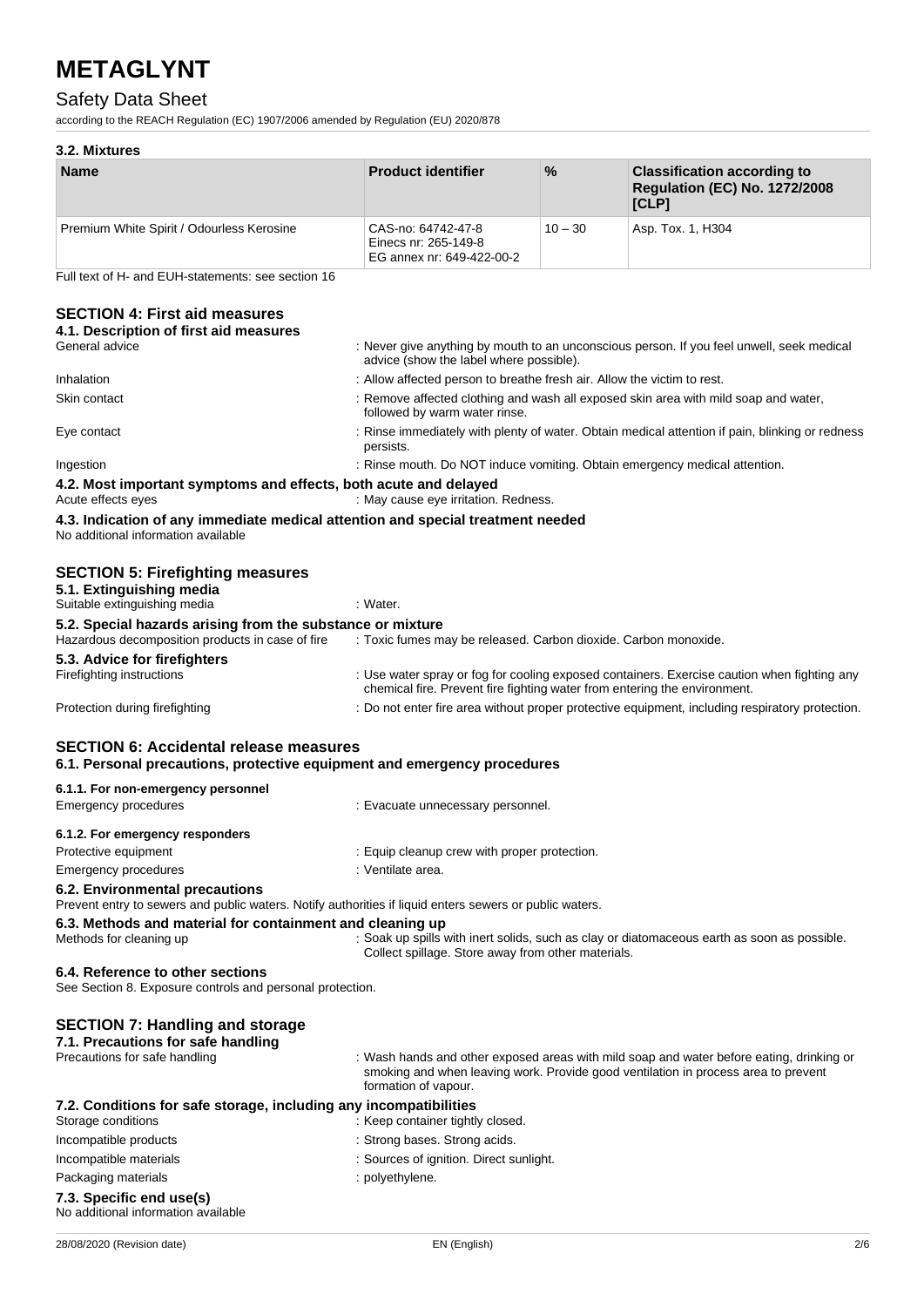# Safety Data Sheet

according to the REACH Regulation (EC) 1907/2006 amended by Regulation (EU) 2020/878

# **SECTION 8: Exposure controls/personal protection**

# **8.1. Control parameters**

**8.1.1 National occupational exposure and biological limit values**

No additional information available

#### **8.1.2. Recommended monitoring procedures** No additional information available

# **8.1.3. Air contaminants formed**

No additional information available

#### **8.1.4. DNEL and PNEC** No additional information available

**8.1.5. Control banding**

# No additional information available

**8.2. Exposure controls**

# **8.2.1. Appropriate engineering controls**

# **Appropriate engineering controls:**

Ensure good ventilation of the work station.

## **8.2.2. Personal protection equipment**

**Personal protective equipment:**

# Avoid all unnecessary exposure.

**8.2.2.1. Eye and face protection** No additional information available

# **8.2.2.2. Skin protection**

No additional information available

#### **8.2.2.3. Respiratory protection** No additional information available

**8.2.2.4. Thermal hazards** No additional information available

## **8.2.3. Environmental exposure controls**

# **Other information:**

Do not eat, drink or smoke during use.

#### **SECTION 9: Physical and chemical properties 9.1. Information on basic physical and chemical properties**

| Physical state                                  | : Liquid                     |
|-------------------------------------------------|------------------------------|
| Colour                                          | : Off-white.                 |
| Physical state/form                             | : Liquid.                    |
| Odour                                           | : Characteristic.            |
| Odour threshold                                 | : Not available              |
| Melting point/range                             | : 0 °C                       |
| Freezing point                                  | : Not available              |
| Boiling point/Boiling range                     | : 100 $^{\circ}$ C           |
| Flammability                                    | : Non flammable.             |
| <b>Explosive limits</b>                         | : Not available              |
| Lower explosion limit                           | : Not available              |
| Upper explosion limit                           | : Not available              |
| Flash point                                     | : > 93 °C                    |
| Autoignition temperature                        | : Not available              |
| Decomposition temperature                       | : Not available              |
| рH                                              | $:7 - 7.75$                  |
| Viscosity, kinematic                            | : Not available              |
| Viscosity, dynamic                              | : 80000 - 170000 cP at 20 °C |
| Solubility                                      | : Not available              |
| Partition coefficient n-octanol/water (Log Kow) | : Not available              |
|                                                 |                              |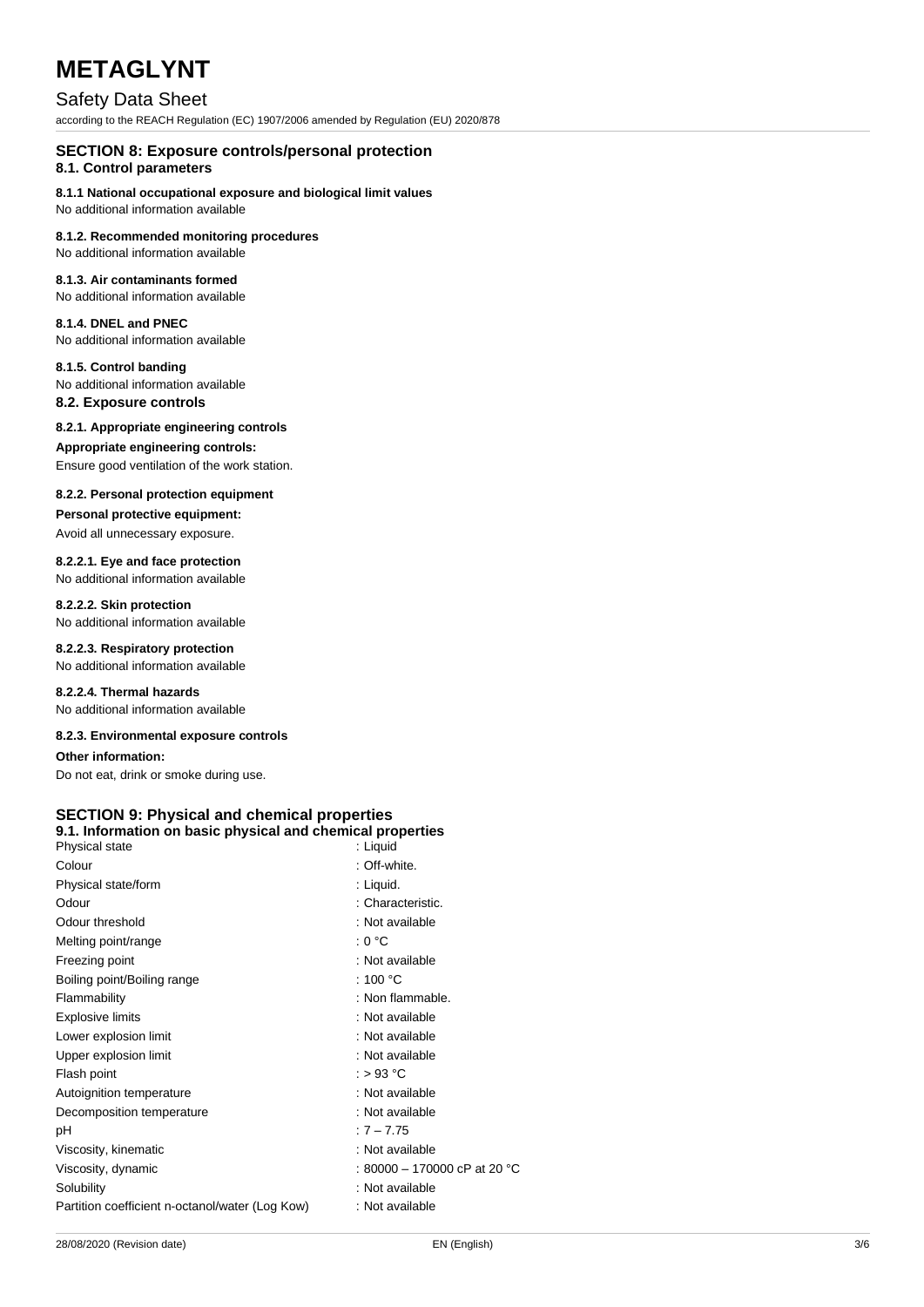# Safety Data Sheet

according to the REACH Regulation (EC) 1907/2006 amended by Regulation (EU) 2020/878

| Vapour pressure                  | : Not available  |
|----------------------------------|------------------|
| Vapour pressure at 50 °C         | : Not available  |
| Density                          | : Not available  |
| Relative density                 | : $1.09$         |
| Relative vapour density at 20 °C | : Not available  |
| Particle characteristics         | : Not applicable |
|                                  |                  |

# **9.2. Other information**

# **9.2.1. Information with regard to physical hazard classes**

No additional information available

| 9.2.2. Other safety characteristics |  |
|-------------------------------------|--|
|-------------------------------------|--|

VOC content : 150 g/l

| <b>SECTION 10: Stability and reactivity</b><br>10.1. Reactivity                   |
|-----------------------------------------------------------------------------------|
| Stable under normal conditions.                                                   |
| 10.2. Chemical stability                                                          |
| Stable under normal conditions.                                                   |
| 10.3. Possibility of hazardous reactions                                          |
| No dangerous reactions known under normal conditions of use.                      |
| 10.4. Conditions to avoid<br>Direct sunlight. Extremely high or low temperatures. |
| 10.5. Incompatible materials<br>Strong acids. Strong bases.                       |
| 10.6. Hazardous decomposition products<br>fume, Carbon monoxide, Carbon dioxide.  |
|                                                                                   |

# **SECTION 11: Toxicological information**

# **11.1. Information on hazard classes as defined in Regulation (EC) No 1272/2008**

| Acute toxicity (oral)       | : Not classified |
|-----------------------------|------------------|
| Acute toxicity (dermal)     | : Not classified |
| Acute toxicity (inhalation) | : Not classified |

| Premium White Spirit / Odourless Kerosine (64742-47-8) |                                                                    |  |
|--------------------------------------------------------|--------------------------------------------------------------------|--|
| LD50 oral rat                                          | > 5000 mg/kg                                                       |  |
| LD50 dermal rabbit                                     | > 2000 mg/kg                                                       |  |
| LC50 Inhalation - Rat                                  | > 5.28 mg/l/4h                                                     |  |
| Skin corrosion/irritation                              | : Not classified                                                   |  |
|                                                        | pH: 7 - 7.75                                                       |  |
| Additional information                                 | : Based on available data, the classification criteria are not met |  |
| Serious eye damage/irritation                          | : Not classified                                                   |  |
|                                                        | pH: 7 - 7.75                                                       |  |
| Additional information                                 | : Based on available data, the classification criteria are not met |  |
| Respiratory or skin sensitisation                      | : Not classified                                                   |  |
| Additional information                                 | : Based on available data, the classification criteria are not met |  |
| Germ cell mutagenicity                                 | : Not classified                                                   |  |
| Additional information                                 | : Based on available data, the classification criteria are not met |  |
| Carcinogenicity                                        | : Not classified                                                   |  |
| Additional information                                 | : Based on available data, the classification criteria are not met |  |
| Reproductive toxicity                                  | : Not classified                                                   |  |
| Additional information                                 | : Based on available data, the classification criteria are not met |  |
| STOT-single exposure                                   | : Not classified                                                   |  |
| Additional information                                 | : Based on available data, the classification criteria are not met |  |
| STOT-repeated exposure                                 | : Not classified                                                   |  |
| Additional information                                 | : Based on available data, the classification criteria are not met |  |
| Aspiration hazard                                      | : Not classified                                                   |  |
| Additional information                                 | : Based on available data, the classification criteria are not met |  |
|                                                        |                                                                    |  |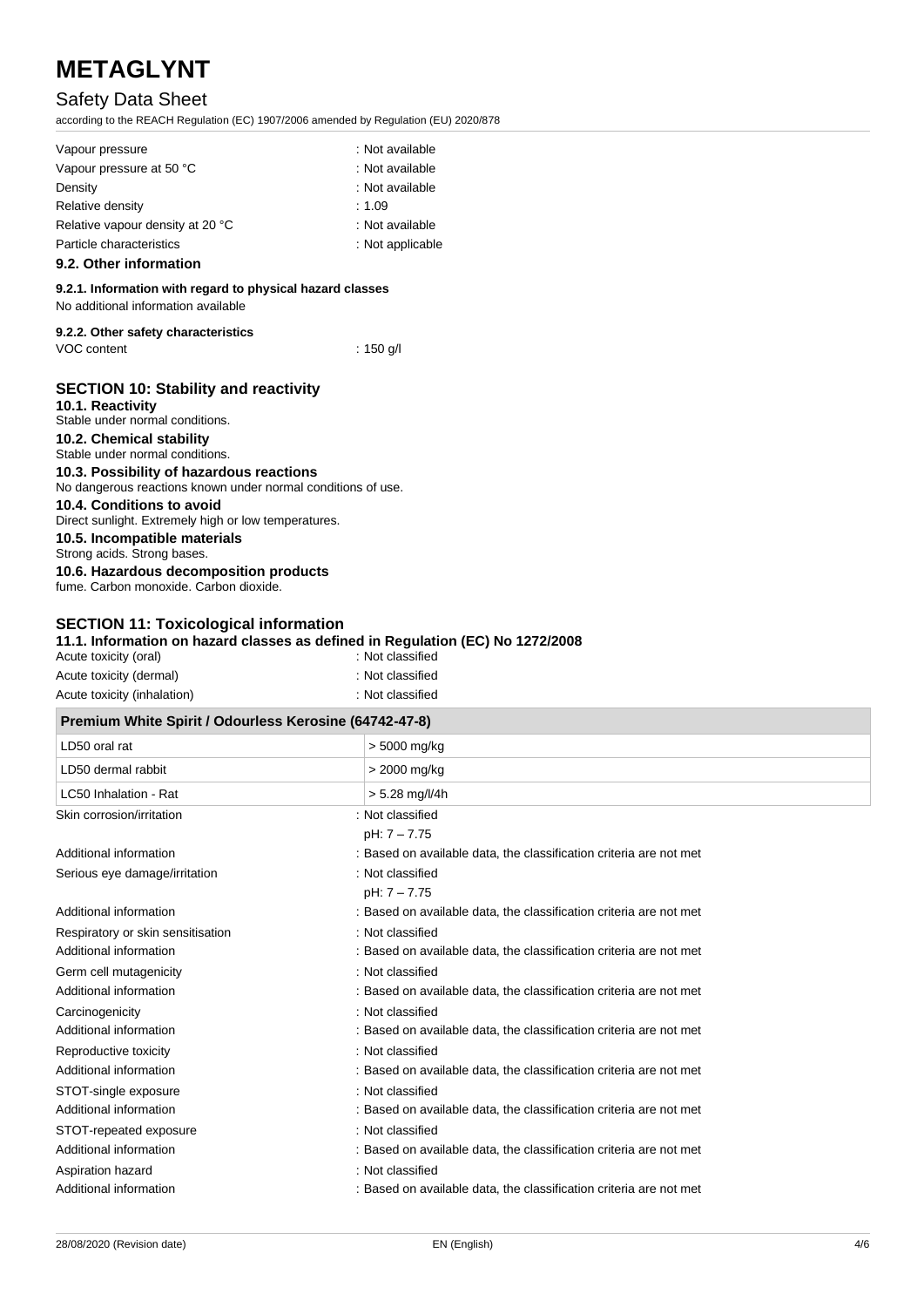# Safety Data Sheet

according to the REACH Regulation (EC) 1907/2006 amended by Regulation (EU) 2020/878

| according to the REACH Regulation (EC) 1907/2006 amended by Regulation (EU) 2020/878                                       |                                                                                                                  |
|----------------------------------------------------------------------------------------------------------------------------|------------------------------------------------------------------------------------------------------------------|
| 11.2. Information on other hazards                                                                                         |                                                                                                                  |
| 11.2.1. Endocrine disrupting properties<br>No additional information available                                             |                                                                                                                  |
| 11.2.2. Other information<br>Potential adverse human health effects and<br>symptoms                                        | : Based on available data, the classification criteria are not met                                               |
| <b>SECTION 12: Ecological information</b><br>12.1. Toxicity<br>Hazardous to the aquatic environment, short-term<br>(acute) | : Not classified                                                                                                 |
| Hazardous to the aquatic environment, long-term<br>(chronic)                                                               | : Not classified                                                                                                 |
| Not rapidly degradable                                                                                                     |                                                                                                                  |
| Premium White Spirit / Odourless Kerosine (64742-47-8)                                                                     |                                                                                                                  |
| LC50 - Fish [1]                                                                                                            | $> 100$ mg/l                                                                                                     |
| ErC50 algae                                                                                                                | $> 100$ mg/l                                                                                                     |
| NOEC (acute)                                                                                                               | $0.1 - 1$ mg/l                                                                                                   |
| NOEC (chronic)                                                                                                             | $1 - 10$ mg/l                                                                                                    |
| 12.2. Persistence and degradability                                                                                        |                                                                                                                  |
| <b>METAGLYNT</b>                                                                                                           |                                                                                                                  |
| Persistence and degradability                                                                                              | Not established.                                                                                                 |
| 12.3. Bioaccumulative potential                                                                                            |                                                                                                                  |
| <b>METAGLYNT</b>                                                                                                           |                                                                                                                  |
| Bioaccumulative potential                                                                                                  | Not established.                                                                                                 |
| Premium White Spirit / Odourless Kerosine (64742-47-8)                                                                     |                                                                                                                  |
| Log Pow                                                                                                                    | $6 - 8.2$                                                                                                        |
| 12.4. Mobility in soil<br>No additional information available<br>12.5. Results of PBT and vPvB assessment                  |                                                                                                                  |
| <b>METAGLYNT</b>                                                                                                           |                                                                                                                  |
| This substance/mixture does not meet the PBT criteria of REACH regulation, annex XIII                                      |                                                                                                                  |
| This substance/mixture does not meet the vPvB criteria of REACH regulation, annex XIII                                     |                                                                                                                  |
| 12.6. Endocrine disrupting properties<br>No additional information available                                               |                                                                                                                  |
| 12.7. Other adverse effects<br>Additional information                                                                      | : Avoid release to the environment.                                                                              |
| <b>SECTION 13: Disposal considerations</b><br>13.1. Waste treatment methods                                                |                                                                                                                  |
| Product/Packaging disposal recommendations<br>Waste / unused products                                                      | : Dispose in a safe manner in accordance with local/national regulations.<br>: Avoid release to the environment. |
|                                                                                                                            |                                                                                                                  |
| <b>SECTION 14: Transport information</b>                                                                                   |                                                                                                                  |

| <b>ADR</b>                       | <b>IMDG</b>   | <b>IATA</b>   |
|----------------------------------|---------------|---------------|
| 14.1. UN number or ID number     |               |               |
| Not regulated                    | Not regulated | Not regulated |
| 14.2. UN proper shipping name    |               |               |
| Not regulated                    | Not regulated | Not regulated |
| 14.3. Transport hazard class(es) |               |               |
| Not regulated                    | Not regulated | Not regulated |
|                                  |               |               |

In accordance with ADR / IMDG / IATA